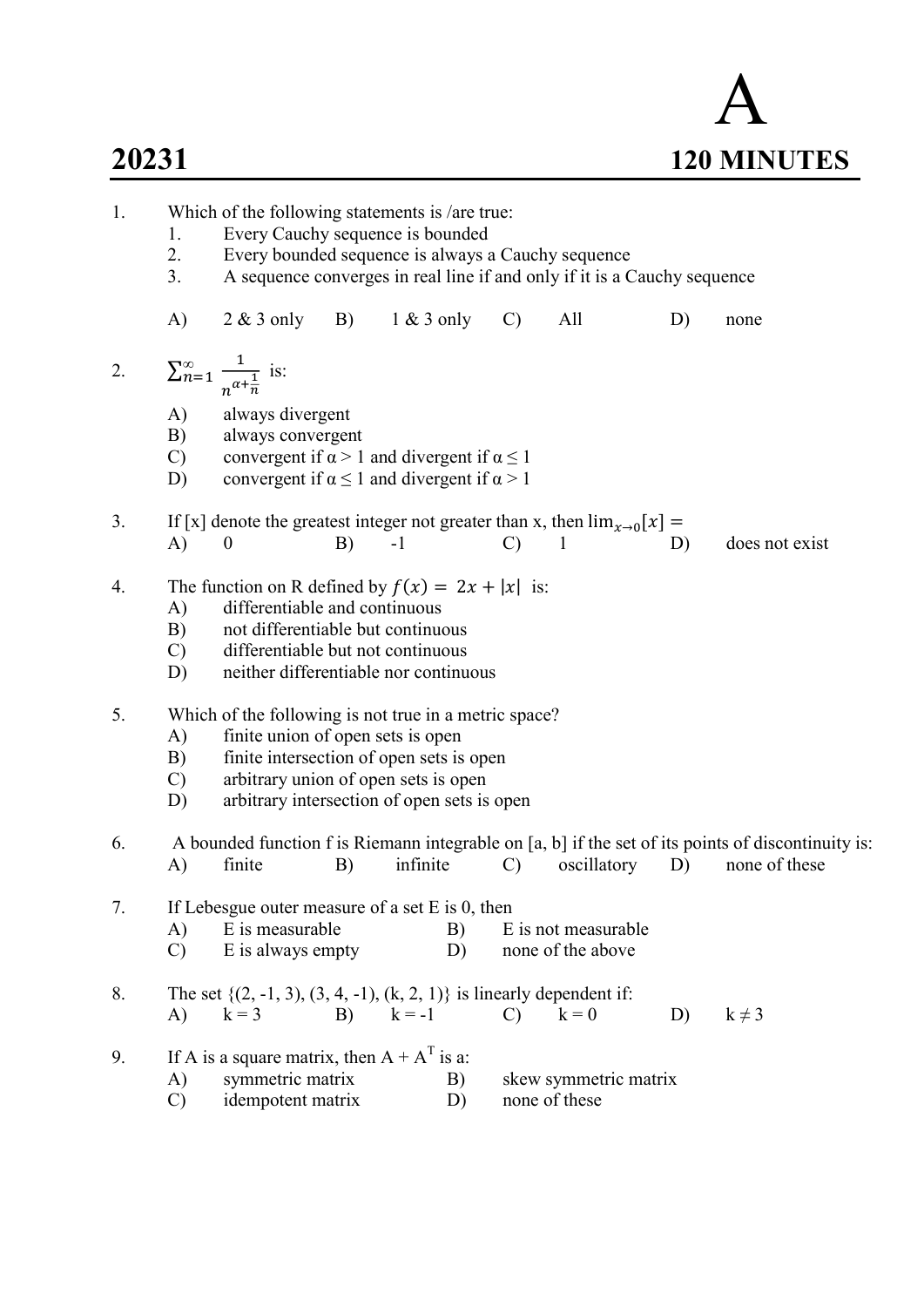| 10. |                                                                                | Let A be an $m \times n$ matrix. Then<br>A) Rank $(A) \leq$ Rank $(AA^{\perp})$<br>C) Rank $(A)$ = Rank $(AAT)$                                        |    |        | D)       |                                | B) Rank $(A) \geq$ Rank $(AA^T)$<br>Rank $(A) \leq$ Rank $(ATA)$               |    |                                                                                               |
|-----|--------------------------------------------------------------------------------|--------------------------------------------------------------------------------------------------------------------------------------------------------|----|--------|----------|--------------------------------|--------------------------------------------------------------------------------|----|-----------------------------------------------------------------------------------------------|
| 11. | A)<br>$\mathbf{C}$                                                             | Each eigen value of an idempotent matrix is:<br>$\perp$<br>$\boldsymbol{0}$                                                                            |    |        | B)<br>D) | either 0 or 1<br>none of these |                                                                                |    |                                                                                               |
| 12. | A)<br>$\mathbf{C}$ )                                                           | The quadratic form $x^2$ + 6xy + 10y <sup>2</sup> is:<br>positive definite<br>negative definite                                                        |    | D)     | B)       | indefinite                     | positive semi-definite                                                         |    |                                                                                               |
| 13. |                                                                                |                                                                                                                                                        |    |        |          |                                |                                                                                |    | If X denotes the number of tosses required to obtain a head in tossing an unbiased coin, then |
|     |                                                                                | the pgf $P(s)$ of X is:<br>A) $\frac{1}{2-s}$ B) $\frac{s}{2-s}$ C) $\frac{1}{1-s}$                                                                    |    |        |          |                                |                                                                                | D) | none of these                                                                                 |
|     |                                                                                | 14. Let $X_1, X_2, , X_n$ be iid random variables with mean 0 and variance 1. Then                                                                     |    |        |          |                                |                                                                                |    |                                                                                               |
|     |                                                                                | $P[ X_1 + X_2 + \cdots X_n  \ge \sqrt{n}]$<br>A) $\le 1$ B) $\le n^{-1}$                                                                               |    |        |          |                                | $(C) = 0$ D)                                                                   |    | none of these                                                                                 |
| 15. | Let X and Y be two random variables with common mean and common variance. Then |                                                                                                                                                        |    |        |          |                                |                                                                                |    |                                                                                               |
|     |                                                                                | $X + Y$ and X - Y are<br>A) independent<br>C) correlated                                                                                               |    |        | B)<br>D) | none of these                  |                                                                                |    | uncorrelated and not necessarily be independent                                               |
| 16. |                                                                                | Let A and B are two independent events defined on some probability space with                                                                          |    |        |          |                                |                                                                                |    |                                                                                               |
|     |                                                                                | $P(A) = \frac{1}{3}$ and $P(B) = \frac{3}{4}$ . Then $P\{A AUB\} =$<br>A) $\frac{1}{3}$ B) $\frac{5}{6}$ C) $\frac{2}{5}$                              |    |        |          |                                |                                                                                | D) | $\mathbf{1}$                                                                                  |
| 17. | $\mathcal{C}$                                                                  | For any two events A and B<br>A) $P(A \cap B) \ge 1 - P(A^{c}) - P(B^{c})$ B) $P(A \cap B) \ge 1 - P(A) - P(B^{c})$                                    |    |        |          |                                | $P(A \cap B) \ge 1 - P(A) - P(B)$ D) $P(A \cap B) \le 1 - P(A^{c}) - P(B^{c})$ |    |                                                                                               |
| 18. |                                                                                | Let $\{A_n\}$ be a non increasing sequence of events in the sample space. Then<br>$\lim_{n\to\infty} P(A_n) =$                                         |    |        |          |                                |                                                                                |    |                                                                                               |
|     | A)                                                                             | $P(\bigcap_{n=1}^{\infty} A_n)$ B) $P(\bigcup_{n=1}^{\infty} A_n)$ C) 0                                                                                |    |        |          |                                |                                                                                | D) | $\mathbf{1}$                                                                                  |
| 19. | A)                                                                             | If ordered samples of size 'r' are drawn from a population of 'n' elements without<br>replacement, the total number of possible samples is:<br>$n^{r}$ | B) | $nC_r$ |          | $\mathcal{C}$                  | $nP_r$                                                                         | D) | r!                                                                                            |
| 20. | A)<br>C)                                                                       | The set of discontinuity points of a distribution function is<br>uncountable<br>finite                                                                 |    |        | B)<br>D) | none of these                  | at most countable                                                              |    |                                                                                               |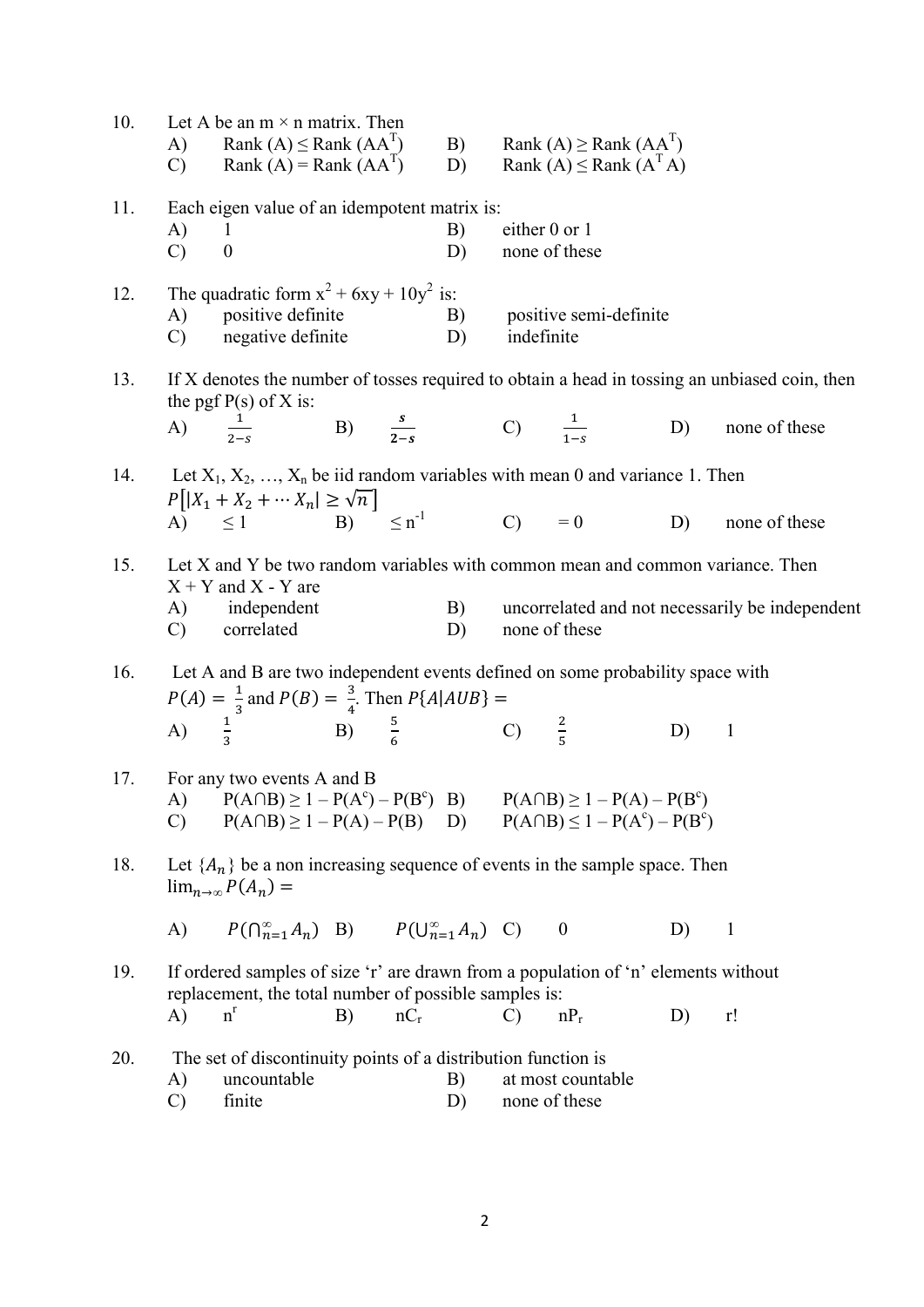- 21. Let G be a function of two variables defined by  $G(x, y) = 1$  if  $x + 2y \ge 1$ , and 0 if  $x + 2y < 1$ . Then G is:
	- A) distribution function of a pair of mixed random variables
	- B) distribution function of a pair of continuous random variables
	- C) distribution function of a pair of discrete random variables
	- D) not a distribution function
- 22. Which of the following is true for the random variables X and Y having joint pdf  $f(x, y) = \frac{1+xy}{4}$  $\frac{y+xy}{4}$ ,  $|x| < 1$ ,  $|y| < 1$ .
	- 1. X and Y are independent
- 2.  $X^2$  and  $Y^2$  are independent
	- A) Only 1 is true B) Only 2 is true
	- C) Both 1 and 2 are true D) None of these
- 23. The numbers 1, 2, …, 20 are arranged in random order. The probability that the digits 1, 2, …, 12 appear as neighbours in that order is: A)  $rac{3}{5}$  B) ଼!  $D)$  $\frac{9!}{20!}$ 
	- 20! C)  $\frac{12! \times 8!}{20!}$

24. There are two bags. One bag contains 4 red and 5 black balls and the other 5 red and 4 black balls. One ball is drawn from either of the two bags. Probability of the drawing a black ball is:

| $\mathbf{A})$ | <u>.</u> | $\sim$ | none<br>D).<br>– |
|---------------|----------|--------|------------------|
|---------------|----------|--------|------------------|

25. Let X and Y be two random variables with  $E(X^2) = 0.5$  and  $E(Y^2) = 0.2$ . Then A)  $E[(XY)^{2}] = 0.1$  $] = 0.1$  B)  $E[(XY)^{2}] \ge 0.1$ C)  $E[(XY)^2] < 0.1$  $]\leq 0.1$  D)  $E[(XY)^{2}] = 0.01$ There are two bags. One bag contains 4 red and 5 black balls and the other 5 red and 4 black<br>balls. One ball is drawn from either of the two bags. Probability of the drawing a black ball is:<br>A) 1 B)  $\frac{16}{91}$  C)  $\frac{1}{2$ Example 1 and a statement of the two bags. Constantly of the tateming a back oan is.<br>
A) 1 B)  $\frac{16}{81}$  C)  $\frac{1}{2}$  D) none<br>
Let X and Y be two random variables with  $E(X^2) = 0.5$  and  $E(Y^2) = 0.2$ . Then<br>
A)  $E[(XY)^2] = 0.1$ Let X and Y be two random variables with  $E(X^2) = 0.5$  and  $E(Y^2) = 0.2$ . Then<br>
A)  $E[(XY)^2] = 0.1$  B)  $E[(XY)^2] \ge 0.1$ <br>
C)  $E[(XY)^2] \le 0.1$  D)  $E[(XY)^2] = 0.01$ <br>
Let  $X \sim P(\lambda)$ , where  $\lambda$  is a positive integer. Then<br>
A) the distribu Let X and Y be two random variables with  $E(X^2) = 0.5$  and  $E(Y^2) = 0.2$ . Then<br>
A)  $E[(XY)^2] = 0.1$  B)  $E[(XY)^2] \ge 0.1$ <br>
C)  $E[(XY)^2] \le 0.1$  D)  $E[(XY)^2] = 0.01$ <br>
Let  $X \sim P(\lambda)$ , where  $\lambda$  is a positive integer. Then<br>
A) the distribu

- 26. Let  $X \sim P(\lambda)$ , where  $\lambda$  is a positive integer. Then
	- A) the distribution is unimodal
	- B) the distribution is bimodal
	- C) the distribution has no mode
	- D) the distribution has negative mode
- 27. Let  $X_1, X_2, ..., X_n$  be iid random variables that follow geometric distribution with parameter  $p$ . Then which of the following statement is true?
	- $\min(X_1, X_2, ..., X_n)$  is a geometric random variable with parameter 1-  $(1-p)^n$
	- $p)^n$
- contains 4 red and 5 black balls and the other 5 red and 4 black<br>
either of the two bags. Probability of the drawing a black ball is:<br>  $\frac{16}{81}$  C)  $\frac{1}{2}$  D) none<br>
zariables with  $E(X^2) = 0.5$  and  $E(Y^2) = 0.2$ . Then<br> Find the two bags. Frotating of the drawing a back ban is.<br>  $\frac{16}{81}$  C)  $\frac{1}{2}$  D) none<br>
arriables with  $E(X^2) = 0.5$  and  $E(Y^2) = 0.2$ . Then<br>
B)  $E[(XY)^2] = 0.01$ <br>
D)  $E[(XY)^2] = 0.01$ <br>
sitive integer. Then<br>
nondal<br>
nonda<br>  $min(X_1, X_2, ..., X_n)$  is a negative binomial random variable with probability of success 1-  $(1-p)^n$
- A)  $E[(XY)^{-}] = 0.1$  B)  $E[(XY)^{-}] \ge 0.1$ <br>
C)  $E[(XY)^{2}] \le 0.1$  D)  $E[(XY)^{2}] = 0.01$ <br>
Let  $X \sim P(\lambda)$ , where  $\lambda$  is a positive integer. Then<br>
A) the distribution is bimodal<br>
C) the distribution has no mode<br>
D) the distribution has no  $min(X_1, X_2, ..., X_n)$  is a negative binomial random variable with probability of Let  $X \sim P(\lambda)$ , where  $\lambda$  is a positive integer. Then<br>
the distribution is bumodal<br>
C) the distribution is bumodal<br>
C) the distribution has no mode<br>
D) the distribution has no mode<br>
Let  $X_1, X_2, ..., X_n$  be iid random variabl  $- p)^n$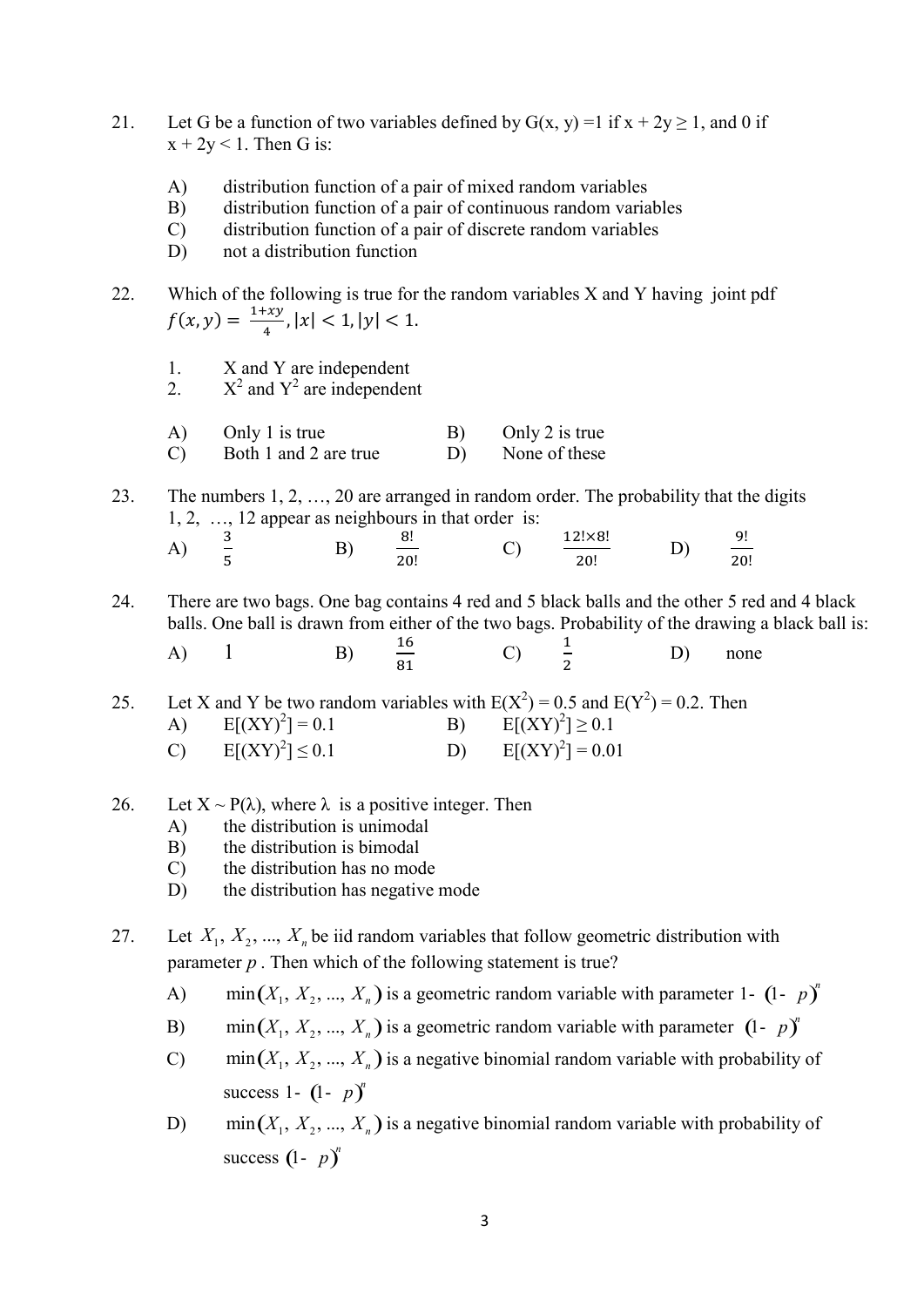- 28. A box contains 20 marbles. Of these, 12 are drawn at random, marked and returned to the box. The content of the box is thoroughly mixed and 5 marbles are drawn at random from the box without replacement. Then the mean number of marked marbles in the sample is: 28. A box contains 20 marbles. Of these, 12 are drawn at random, marked and returned to the box. The content of the box is thoroughly mixed and 5 marbles are drawn at random from the box without replacement. Then the mean
- A) 2 B) 3 C) 4 D) 5

29. If X follows exponential distribution with mean  $\beta$ , then the distribution of  $Y = 1 - e^{-\beta X}$  is: A)  $U[0, 1]$  B) exponential C) Weibull D) Pareto

 $f(y) = \frac{1}{\Gamma(\alpha)\beta^{\alpha}} exp\left(-\frac{y}{\beta}\right)$  $\left(\frac{y}{\beta}\right) y^{\alpha-1}, y > 0, \alpha, \beta > 0.$ 

exists when

A) 
$$
t < \beta
$$
 \t B)  $t > \beta$  \t C)  $t < \frac{1}{\beta}$  \t D)  $t > \frac{1}{\beta}$ 

31. Let X and Y be iid  $N(0, \sigma^2)$  random variables. Then the distribution of  $\frac{X}{Y}$ Y is

- A) Normal B) Cauchy C) Chi-square distribution D)  $F$ -distribution
- 32. Which of the following distribution has positive support
	- A) logistic distribution
	- B) Weibull distribution
	- C) double exponential distribution
	- D) normal distribution

33. In terms of the incomplete beta function defined as  $I_u(x, y) = \frac{\int_0^u t^{x-1} (1-t)^{y-1} dt}{\int_0^1 t^{x-1} (1-t)^{y-1} dt}$ , the బ distribution function of the  $r<sup>th</sup>$  order statistic  $X_{r:n}$  when the sample is taken from the exists when<br>
A)  $t < \beta$  B)  $t > \beta$  C)  $t < \frac{1}{\beta}$  D)  $t > \frac{1}{\beta}$ <br>
Let X and Y be iid  $N(0, \sigma^2)$  random variables. Then the distribution of  $\frac{X}{Y}$  is<br>
A) Normal B) Cauchy<br>
C) Chi-square distribution D) F-distribution<br> A)  $t < \beta$  B)  $t > \beta$  C)  $t < \frac{\pi}{\beta}$  D)  $t > \frac{\pi}{\beta}$ <br>
31. Let X and Y be iid  $N(0, \sigma^2)$  random variables. Then the distribution of  $\frac{X}{Y}$  is<br>
A) Normal B) Cauchy<br>
C) Chi-square distribution D) F -distribution<br>
32. Whic 31. Let X and Y be iid  $N(0, \sigma^2)$  random variables. Then the distribution of  $\frac{X}{Y}$  is<br>
A) Normal B) Cauchy<br>
C) Chi-square distribution D) F -distribution<br>
32. Which of the following distribution has positive support<br> Which of the following distribution has positive support<br>
A) logistic distribution<br>
B) Weibull distribution<br>
C) double exponential distribution<br>
D) normal distribution<br>
D) normal distribution<br>
In terms of the incomplete b 33. In terms of the incomplete beta function defined as  $I_u(x, y) = \frac{\int_0^u t^{x-1} (1-t)^{y-1} dt}{\int_0^1 t^{x-1} (1-t)^{y-1} dt}$ , the<br>distribution function of the  $r^{\omega}$  order statistic  $X_{r,\omega}$  when the sample is taken from the<br>distri

- 
- 34. Let  $X_{1:n}$ ,  $X_{2:n}$ ,...,  $X_{nn}$  be the order statistics of a random sample taken from  $U[0, 1]$
- $A)$   $\frac{r}{r}$ n B)  $\frac{r-1}{r}$ n  $\frac{-1}{\sqrt{C}}$  (C)  $\frac{r-1}{\sqrt{C}}$ 1 r n - + D) 1 r  $n+$
- A)  $m>1$  B)  $n>1$  C)  $m>2$  D)  $n>2$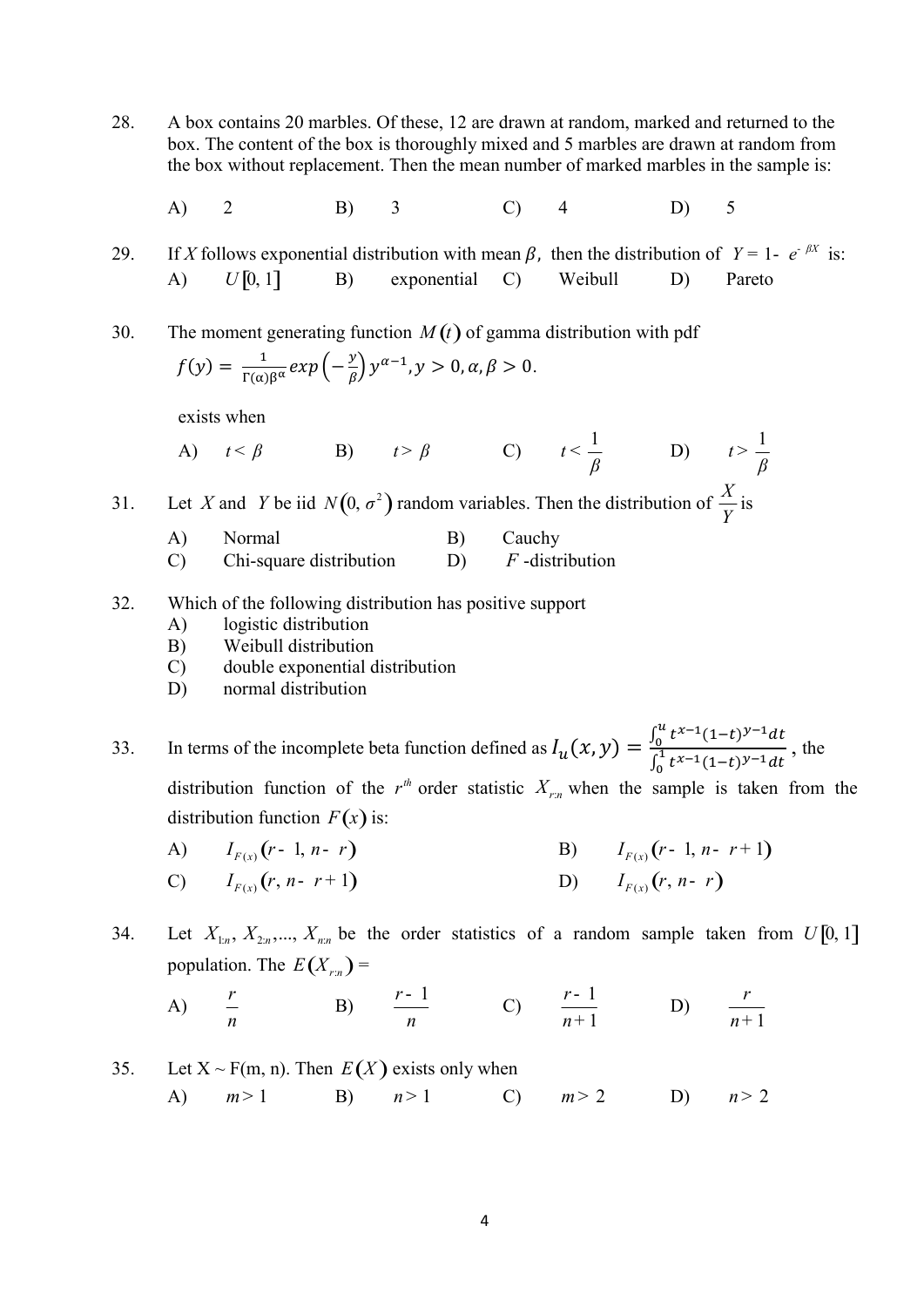- 36. Let  $X_1, X_2, ..., X_n$  be independent  $N(\mu, 1)$  random variables, then the distribution of  $Y = \sum_{i=1}^{n} X_i^2$ follows:<br>A) Central Chi-square distribution B) *t*-distribution C) *F*-distribution  $Y = \sum_{i=1}^{n} X_i^2$ follows:
	- A) Central Chi-square distribution
	- B)  $t$  distribution
	- $C$ )  $F$ -distribution
	- D) None of these

37. Which among the following statement(s) on bivariate distributions is/are true

- 1. If  $(X, Y)$  has bivariate normal distribution, X and Y are independent if and only if the correlation between  $X$  and  $Y$  is zero
- 2. If the marginal distribution of  $X$  and  $Y$  are normal then the joint distribution of  $(X, Y)$  is always bivariate normal
- A) 1 only B) 2 only C) 1 and 2 D) None of these
- 38. If  $E(X^2) < \infty$ , then A)  $V(X) \le V[E(X|Y)]$  B)  $V(X) \ge V[E(X|Y)]$

$$
V(X) = V[E(X|Y)] \qquad \qquad D) \qquad V(X) = V[E(Y|X)]
$$

39. Let  $X_1, X_2, ..., X_n$  be a random sample from  $b(1, \theta)$  and X be the number of 1's in the sample. Then an unbiased estimator of  $\theta^2$  is

A) 
$$
\left(\frac{x}{n}\right)^2
$$
 B)  $\frac{nX - X^2}{n(n-1)}$  C)  $\frac{X(X-1)}{n(n-1)}$  D) None of these

- 40. Let  $X_1, X_2, ..., X_n$  be a random sample from  $N(\theta, \theta^2)$ . Then which of the following is true?
	- A)  $\sum X_i$  is a complete sufficient estimator of  $\theta$
	- B)  $\sum X_i^2$  is a complete sufficient estimator of  $\theta$
	- C)  $(\sum X_i, \sum X_i^2)$  is a complete sufficient estimator of  $\theta$
	- D)  $(\sum X_i, \sum X_i^2)$  is a sufficient estimator of  $\theta$  but not complete

## 41. Which among the following statement(s) is/are TRUE?

- 1. A complete sufficient statistic is minimal sufficient.
- 2. A minimal sufficient statistic is complete sufficient
- 3. A statistic that is independent of every ancillary statistic is always complete
- A) 1 only B) 2 only C) 1 and 3 only D) 2 and 3 only
- 42. Let  $X_1, X_2, ..., X_n$  be a random sample from exponential distribution with mean  $\beta$ . Then the UMVUE of  $\beta$  is
	- A)  $\bar{X}$  B)  $\frac{1}{\bar{X}}$  $\frac{1}{\bar{X}}$  C)  $X_{(1)}$  D)  $nX_{(1)}$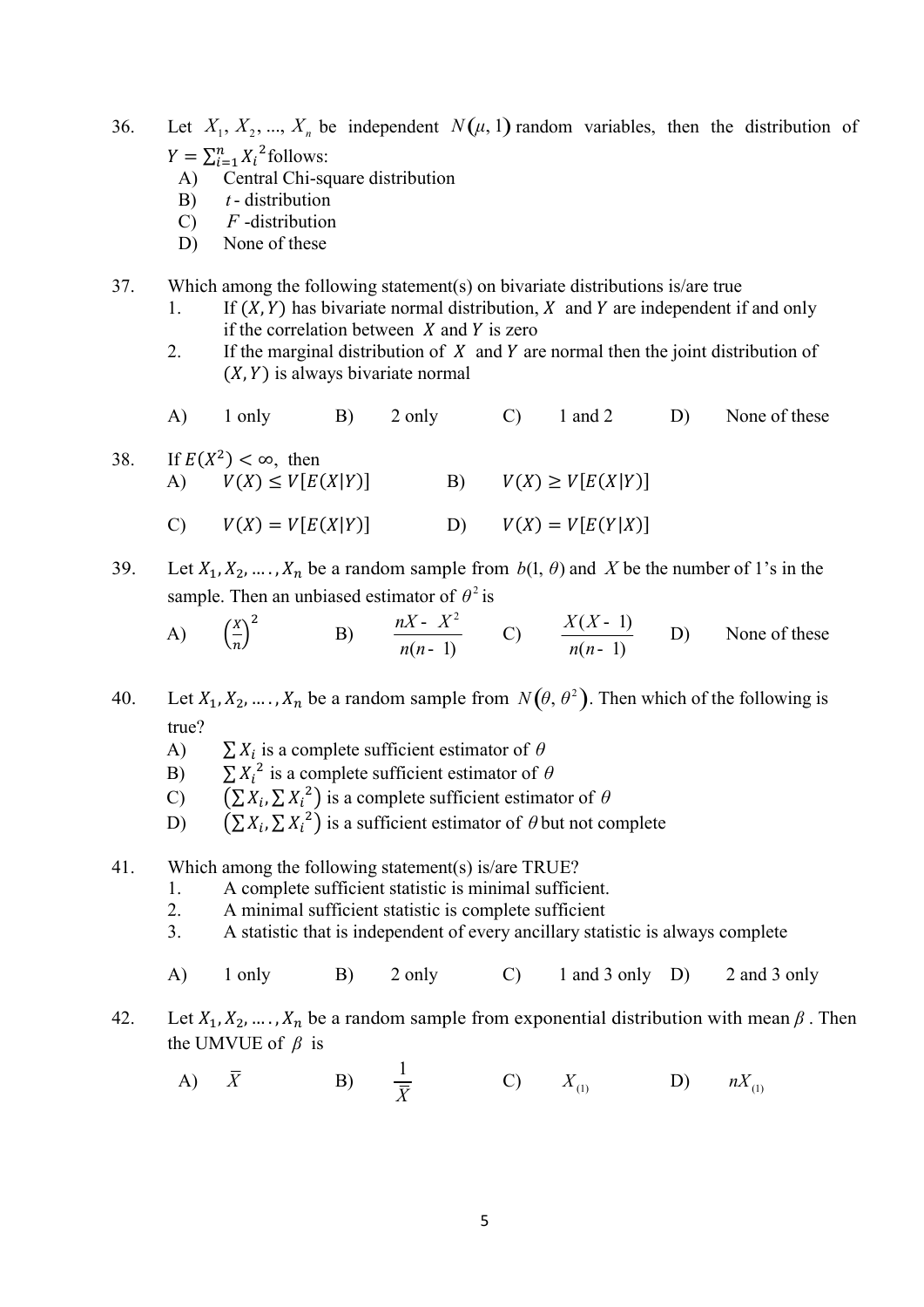43. Which among the following PDFs satisfy the regularity conditions of Cramer-Rao lower bound?

\n- \n 43. Which among the following PDFs satisfy the regularity conditions of Cramer-Rao lower bound?\n
	\n- 1. 
	$$
	f_{\theta}(x) = \theta \cdot e^{-x} \theta
	$$
	,  $x > 0$ ,  $\theta > 0$
	\n- 2.  $f_{\theta}(x) = e^{-(x-\theta)}$ ,  $x > \theta$
	\n- 3.  $f_{\theta}(x) = \frac{1}{\theta}$ ,  $0 < x < \theta$
	\n- 4.  $f_{\theta}(x) = \theta(1 - \theta)^x$ ,  $x = 0, 1, \ldots; 0 < \theta < 1$
	\n\n
\n- \n A) 1 & 2 only B) 1 & 4 only C) 1, 2 & 4 only D) 1, 2, 3 & 4\n
\n- \n 44. Based on a random sample of size *n* from  $U(-\theta, \theta)$ , the MLE of  $\theta$  is\n
	\n- A) max(X, )
	\n- B) min(X, )
	\n- C) max(X, ) + min(X, )
	\n- D) max(Y, )
	\n\n
\n- \n 45. Let  $X_1, X_2, \ldots, X_n$  be a random sample taken from  $P(\lambda)$ . Suppose that the prior distribution of  $\lambda$  is taken as gamma distribution with parameter  $(\alpha, \beta)$ . Then posterior distribution of  $\lambda$  is\n
	\n- A) Beta distribution of first type
	\n- B) Beta distribution of second type
	\n- C) Gamma distribution
	\n- D) None of these
	\n\n
\n

A) 1 & 2 only B) 1 & 4 only C) 1, 2 & 4 only D) 1, 2, 3 & 4

A) 
$$
\max(X_i)
$$
 B)  $\min(X_i)$ 

distribution of λ is

- A) Beta distribution of first type B) Beta distribution of second type
- C) Gamma distribution D) None of these

 $\bar{X}$ 

46. A random sample of size *n* is taken from the pdf  $f_{\theta}(x) = \frac{\theta}{x^{\theta+1}}$  $\frac{\theta}{x^{\theta+1}}$ ,  $x \ge 1$ ,  $\theta > 1$ . Then the estimate of  $\theta$  by the method of moments is A)  $\bar{X}$  B)  $\frac{\bar{X}-1}{\bar{y}}$ C)  $\frac{\bar{X}}{1-\bar{X}}$  D)  $\frac{\bar{X}}{\bar{X}-1}$ 

47. Let  $\alpha$  and  $\beta$  be the probabilities of type I and type II errors of the most powerful test for testing a simple null hypothesis against a simple alternative hypothesis. If  $0 < \alpha < 1$ , then A)  $\alpha < \beta$  B)  $\alpha < 1 - \beta$  C)  $\alpha \le \beta$  D)  $\alpha \le 1 - \beta$  $\alpha$  < 1 -  $\beta$ 

- 48. Let  $X_1, X_2, ..., X_n$  be a random sample from the Cauchy distribution with pdf  $f_{\theta}(x) = \frac{1}{\pi}$  $\pi$  $\mathbf 1$  $\frac{1}{1+(x-\theta)^2}$ ,  $x \in R$ . Then which of the following statement is true. distribution of  $\lambda$  is<br>
A) Beta distribution of first type<br>
B) Beta distribution of second ty<br>
C) Gamma distribution<br>
D) None of these<br>
A random sample of size *n* is taken from the pdf  $f_{\theta}(x) = \frac{\theta}{x^{\theta+1}}$ ,  $x \ge 1$ ,
	-
	- B) Uniformly most powerful test exists for testing H<sub>0</sub>:  $\theta \le 0$  against  $H_1$ :  $\theta > 0$ .
	- C) The critical region of a locally most powerful test for testing H<sub>0</sub>:  $\theta \le 0$  against  $H_1: \theta > 0$  has the form  $\sum_{i=1}^n \frac{2x_i}{1+x_i}$  $\frac{n}{i=1} \frac{2x_i}{1+x_i^2} > k.$ 
		- D) All the above statements are true
- 49. Let  $\ell$  be the likelihood ratio statistic for testing the hypothesis  $H_0: \theta \in \Theta_0$  against  $H_1: \theta \in \Theta_1$ . Then under some regularity conditions, the asymptotic distribution of -  $2\log \ell$  is:
	- A) Normal B) Student's- t C) Chi-square D) None of these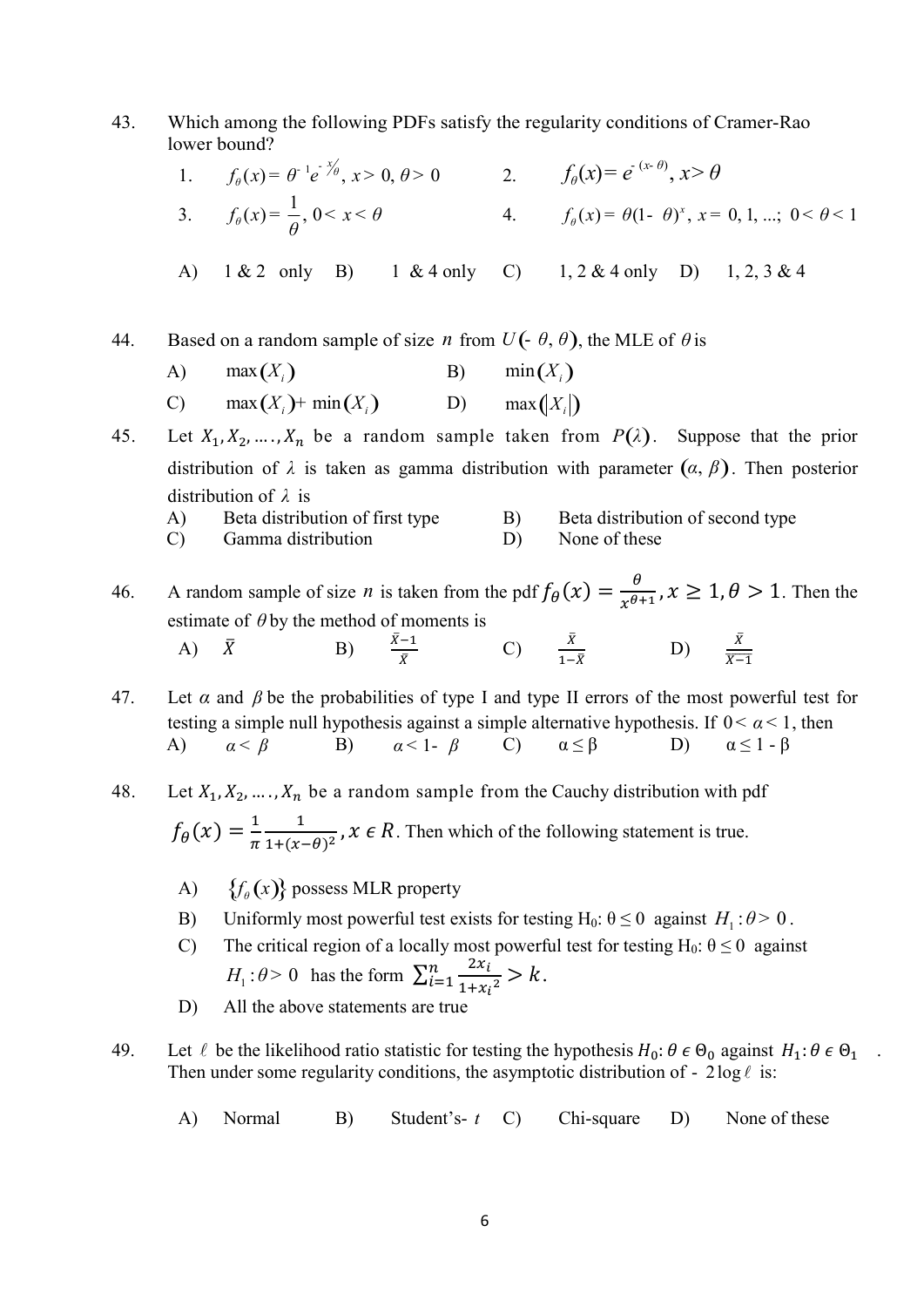- 50.  $p$  value of a test is the:
	- A) largest significance level at which the null hypothesis cannot be rejected
	- B) smallest significance level at which the null hypothesis cannot be rejected
	- C) largest significance level at which the null hypothesis can be rejected
	- D) smallest significance level at which the null hypothesis can be rejected
- 51. Operating Characteristic (OC) function is:
	- A) the probability of the sequential test procedure terminating with the acceptance of the null hypothesis
	- B) the probability of the sequential test procedure terminating with the rejection of the null hypothesis
	- C) the probability of the sequential test procedure arriving at a conclusion
	- D) None of these
- 52. The Mann-Whitney U test is preferred to a t-test when
	- A) data are paired
	- B) sample sizes are small
	- C) the assumption of normality is not met
	- D) sample is dependent
- 53. A certain steel bar is measured with a device which has a known precision  $\sigma = 0.5$ mm. Suppose we want to estimate the mean 'measurement' with an error at most 0.2mm at the level of significance  $\alpha = 0.05$ . What sample size is required if we assume normality? A) 6 B) 7 C) 24 D) 25
- 54. In simple random sampling of n units from N units without replacement, the probability of a specified unit of the population being included in the sample is:
	- A)  $\frac{1}{NC_n}$ B)  $\frac{1}{n}$  C)  $\frac{1}{N}$  D)  $\frac{n}{N}$  $\frac{n}{N}$
- 55. In simple random sampling of n units from N units, the variance of the sample mean in SRSWOR is exactly half of the variance of the sample mean in SRSWR when:
	- A)  $n = N$  B)  $2n = N$  C)  $2n = N + 1$  D)  $n > 50$
- 56. With the usual notations, in PPSWR an unbiased estimator for the population mean is:

A) 
$$
\frac{1}{n}\sum_{i=1}^{n}\frac{y_i}{P_i}
$$
 B)  $\sum_{i=1}^{n}\frac{y_i}{P_i}$  C)  $\frac{1}{nN}\sum_{i=1}^{n}\frac{y_i}{P_i}$  D)  $\sum_{i=1}^{n}\frac{y_i}{n}$ 

- 57. A population divided into two strata having sizes 16 and 48 respectively. A random sample of size 24 is selected under proportional allocation. Then the stratum sample sizes are A) 12, 12 B) 6, 18 C) 16, 8 D) 3, 21
- 58. For a population having N units systematic sampling will be more efficient than SRSWOR if the intra class correlation coefficient  $\rho$  is:
- A) less than  $\frac{1}{N-1}$ <br>C) less than  $\frac{1}{N}$  $\text{B)}$  less than  $-\frac{1}{M}$  $\frac{1}{N-1}$  $D)$  greater than  $-\frac{1}{N}$  $N-1$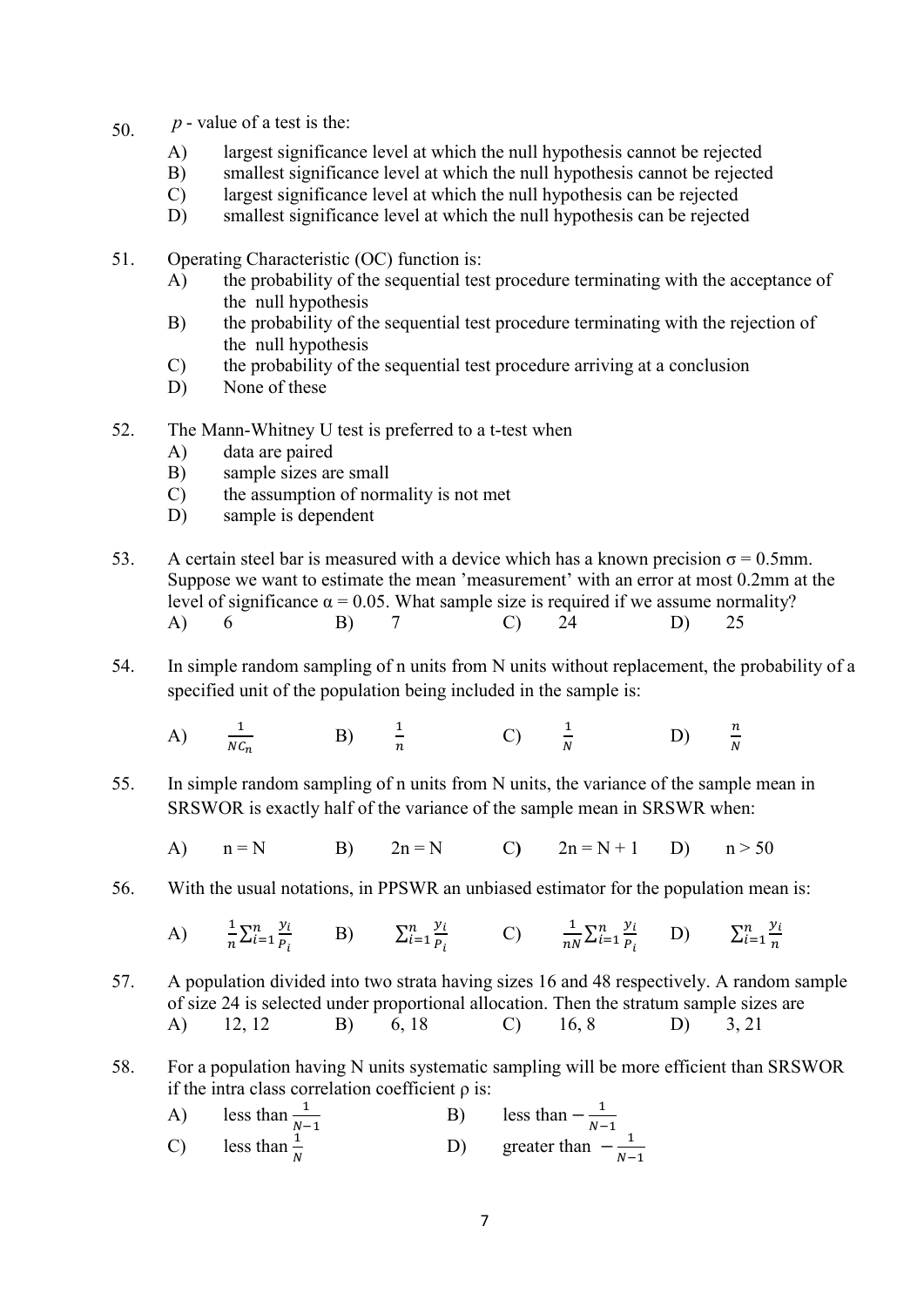- 59. Which of the following is true?
	- 1. Ratio estimator is as good as regression estimator if regression of y on x is linear and passes through the origin.
	- 2. Ratio estimator and regression estimators are unbiased
	- A) only 1 is true B) only 2 is true
	- C) both 1 and 2 are true D) neither 1 nor 2 is true
- 60. The results of a two-factor analysis of variance produce degrees of freedom (2, 24) for the F-ratio for the factor A. Based on this information, how many levels of factor A were compared in the study?
- A) 2 B) 3 C) 24 D) 25
- 61. In Gauss-Markov theorem, which of the following is NOT an assumption on errors.
	- A) The errors need to be homoscedastic with finite variance
	- B) The errors are normally distributed
	- C) The errors are uncorrelated
	- D) None of these
- 62. Which of the following is TRUE?
	- A) Randomized block and latin square designs are connected
	- B) Randomized block design is connected but latin square design is not connected
	- C) Latin square design is connected but randomized block design is not connected
	- D) Randomized block and latin square designs are not connected
- 63. In  $k \times k$  Graeco-Latin square design, the degrees of freedom of the error sum of square is equal to: 61. In Causs-Markov theorem, which of the following is NOT an assumption on errors.<br>
A) The errors need to be homoscedastic with finite variance<br>
B) The errors are uncorrelated<br>
C) The errors are uncorrelated<br>
D) None of

A) (k-1) B) k (k-2) C) (k-2) (k-1) D) (k-3) (k-2)

- among the following statement(s) is/are true.
	- 1. NN' =  $(r \lambda)I + \lambda J$ , where I is  $v \times v$  identity matrix and J is  $v \times v$  matrix of 1's
	- 2. Rank  $(NN') = v$
	- A) 1 only B) 2 only C) 1 and 2 D) None of these
- 65. With usual notation, the estimate of the main effect of factor A in a  $2<sup>3</sup>$  design in which each treatment combination is replicated  $n$  times is

A) 
$$
\frac{1}{4n}[a + ab + ac + abc - (1) - b - c - bc]
$$
  
B)  $\frac{1}{4} [b + ab + bc + abc - (1) - a - c - ac]$ 

C) 
$$
\frac{1}{4n} [c + ac + bc + abc - (1) - a - b - ab]
$$

D) 
$$
\frac{1}{4n}[abc + ab + c + (1) - a - b - bc - ac]
$$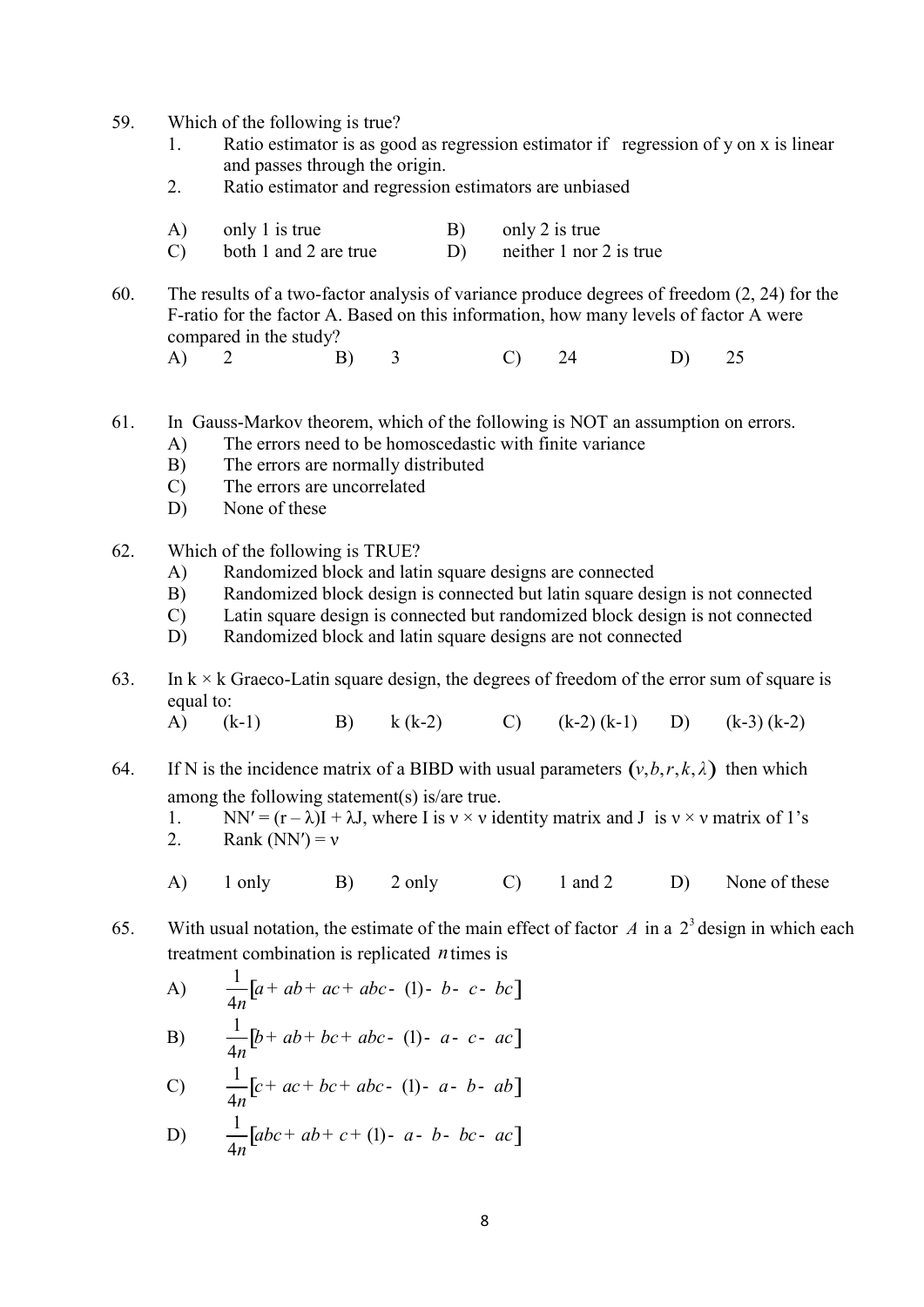| 66. |                                                                                                                                                                                                                                                            | of the following effect is also confounded with blocks.                                                                                                                                             |    |                  |          |               |                                                        |    | A $24$ design is arranged in 4 blocks by confounding the factors ABC and ACD. Then which |
|-----|------------------------------------------------------------------------------------------------------------------------------------------------------------------------------------------------------------------------------------------------------------|-----------------------------------------------------------------------------------------------------------------------------------------------------------------------------------------------------|----|------------------|----------|---------------|--------------------------------------------------------|----|------------------------------------------------------------------------------------------|
|     | A)                                                                                                                                                                                                                                                         | AC                                                                                                                                                                                                  | B) | <b>BD</b>        |          | $\mathcal{C}$ | <b>BCD</b>                                             | D) | <b>ABCD</b>                                                                              |
| 67. | A)<br>$\mathcal{C}$                                                                                                                                                                                                                                        | into a single continuous series is known as<br>deflating<br>moving average                                                                                                                          |    |                  | B)<br>D) | splicing      | none of these                                          |    | Combining two or more overlapping series of index numbers having different base periods  |
| 68. | If $L(p)$ and $P(q)$ represent respectively the Laspeyre's index number for prices and<br>Paasche's index number for quantities, then                                                                                                                      |                                                                                                                                                                                                     |    |                  |          |               |                                                        |    |                                                                                          |
|     | (A)                                                                                                                                                                                                                                                        | $L(p) P(q) = L(q) P(p)$                                                                                                                                                                             |    |                  |          |               | B) $L(p) P(p) = L(q) P(q)$                             |    |                                                                                          |
|     |                                                                                                                                                                                                                                                            | C) $L(p) P(q) = L(q)$                                                                                                                                                                               |    |                  |          |               | D) $L(p) P(q) = P(p)$                                  |    |                                                                                          |
| 69. | A)<br>$\mathcal{C}$                                                                                                                                                                                                                                        | Which of the following is a Markov Process?<br>Poisson process<br>Random walk                                                                                                                       |    |                  | B)<br>D) |               | Galton Watson branching process<br>All the above       |    |                                                                                          |
| 70. | 1.<br>2.                                                                                                                                                                                                                                                   | Which of the following statements is/ are true?<br>Poisson process is a process with stationary independent increment<br>Brownian motion process is a process with stationary independent increment |    |                  |          |               |                                                        |    |                                                                                          |
|     | A)<br>$\mathcal{C}$                                                                                                                                                                                                                                        | Only $(1)$ is true<br>Both $(1)$ and $(2)$ are true                                                                                                                                                 |    |                  | B)<br>D) |               | Only $(2)$ is true<br>neither $(1)$ nor $(2)$ are true |    |                                                                                          |
| 71. | $\sum_{i} p_{ii}^{(n)} =$                                                                                                                                                                                                                                  | If $p_{ij}^{(n)}$ denote the n step transition probability of a Markov chain from state i to j, then                                                                                                |    |                  |          |               |                                                        |    |                                                                                          |
|     | $A)$ 1                                                                                                                                                                                                                                                     |                                                                                                                                                                                                     | B) | $\boldsymbol{0}$ |          | $\mathcal{C}$ | $\infty$                                               | D) | none of these                                                                            |
| 72. | Consider one dimensional random walk on positive and negative integers, where at each<br>transition the particle moves with probability p one unit to the right and with probability q<br>one unit to the left such that $p + q = 1$ . It is recurrent iff |                                                                                                                                                                                                     |    |                  |          |               |                                                        |    |                                                                                          |
|     |                                                                                                                                                                                                                                                            | A) $p = q = 0.5$ B) $p < q$ C) $p > q$                                                                                                                                                              |    |                  |          |               |                                                        |    | D) $p \neq q$                                                                            |
| 73. | Let $\{X_1(t)\}\$ and $\{X_2(t)\}\$ be two independent Poisson processes with parameters $\lambda_1$ and $\lambda_2$<br>respectively. Then the distribution of $X_1(t) = k / X_1(t) + X_2(t) = n$ is:                                                      |                                                                                                                                                                                                     |    |                  |          |               |                                                        |    |                                                                                          |
|     | A)                                                                                                                                                                                                                                                         | Poisson with parameter $\frac{\lambda_1}{\lambda_1 + \lambda_2}$                                                                                                                                    |    |                  |          |               |                                                        |    |                                                                                          |
|     | B)                                                                                                                                                                                                                                                         | Binomial with parameters k and $\frac{\lambda_1}{\lambda_1 + \lambda_2}$                                                                                                                            |    |                  |          |               |                                                        |    |                                                                                          |
|     | $\mathcal{C}$                                                                                                                                                                                                                                              | Binomial with parameters n and $\frac{\lambda_1}{\lambda_1 + \lambda_2}$                                                                                                                            |    |                  |          |               |                                                        |    |                                                                                          |
|     | D)                                                                                                                                                                                                                                                         | Binomial with parameters k and $\lambda_1$ .                                                                                                                                                        |    |                  |          |               |                                                        |    |                                                                                          |
|     |                                                                                                                                                                                                                                                            |                                                                                                                                                                                                     |    |                  |          |               |                                                        |    |                                                                                          |